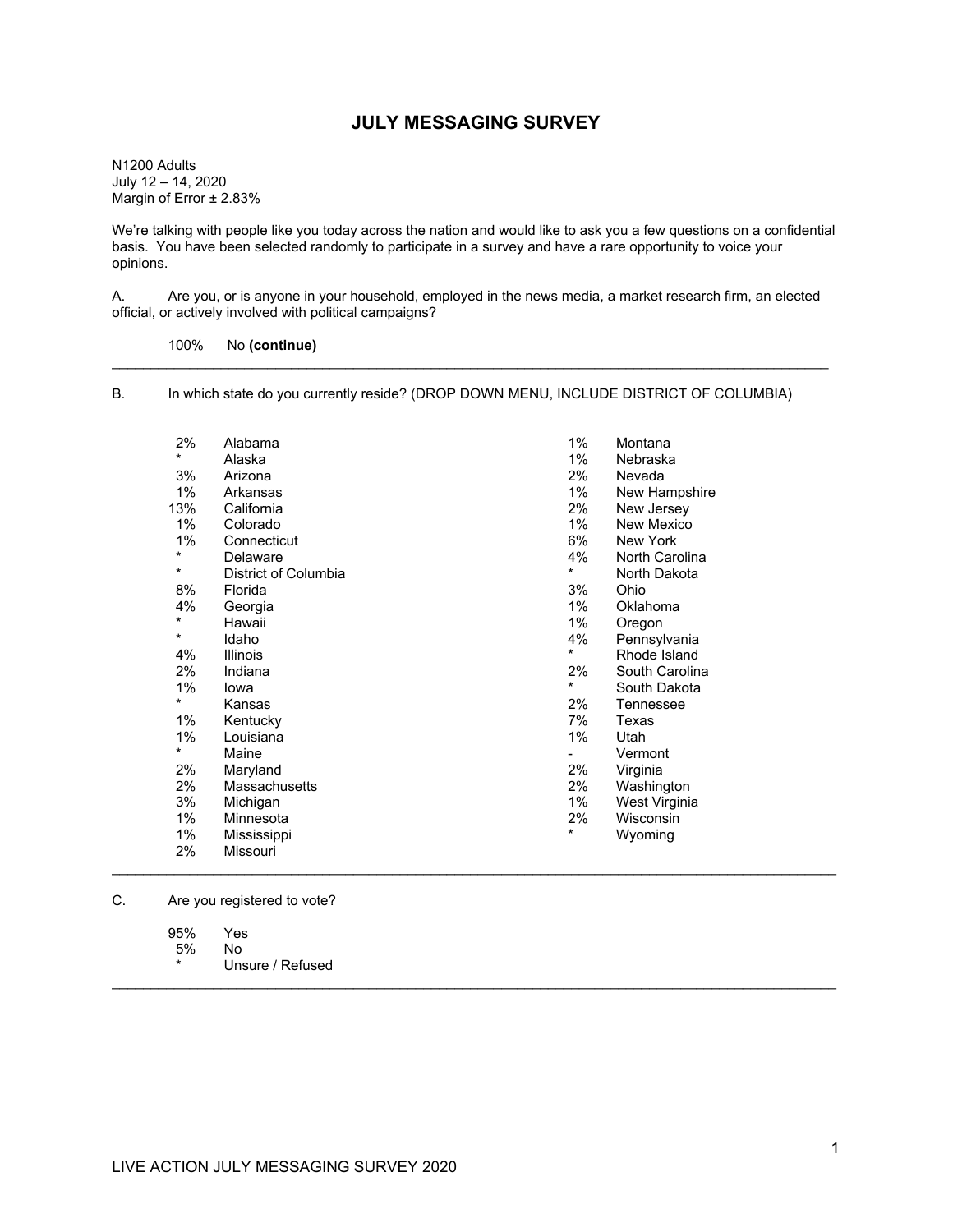D1. In what year were you born? (Make REFUSED into 9 9 9 9)

D1\_1. IF UNSURE OR REFUSED, ASK: Which of the following categories best describes your age? **Read choices**

\_\_\_\_\_\_\_\_\_\_\_\_\_\_\_\_\_\_\_\_\_\_\_\_\_\_\_\_\_\_\_\_\_\_\_\_\_\_\_\_\_\_\_\_\_\_\_\_\_\_\_\_\_\_\_\_\_\_\_\_\_\_\_\_\_\_\_\_\_\_\_\_\_\_\_\_\_\_\_\_\_\_\_\_\_\_\_\_\_\_\_\_\_

6% 18 to 24<br>12% 25 to 34 12% 25 to 34<br>18% 35 to 44 35 to 44 19% 45 to 54<br>20% 55 to 64 20% 55 to 64<br>25% 65 or old 65 or older \* Refused \_\_\_\_\_\_\_\_\_\_\_\_\_\_\_\_\_\_\_\_\_\_\_\_\_\_\_\_\_\_\_\_\_\_\_\_\_\_\_\_\_\_\_\_\_\_\_\_\_\_\_\_\_\_\_\_\_\_\_\_\_\_\_\_\_\_\_\_\_\_\_\_\_\_\_\_\_\_\_\_\_\_\_\_\_\_\_\_\_\_\_\_

 $\_\_$   $\_\_$ 

D2. What is your gender?

48% Male 52% Female

Do you consider yourself (ROTATE) pro-life or pro-choice?

**36% Total Pro-Life** 23% Strongly Pro-Life<br>13% Somewhat Pro-Li Somewhat Pro-Life **44% Total Pro-Choice** 17% Somewhat Pro-Choice 27% Strongly Pro-Choice 14% Depends / Neutral 6% Unsure / Refused \_\_\_\_\_\_\_\_\_\_\_\_\_\_\_\_\_\_\_\_\_\_\_\_\_\_\_\_\_\_\_\_\_\_\_\_\_\_\_\_\_\_\_\_\_\_\_\_\_\_\_\_\_\_\_\_\_\_\_\_\_\_\_\_\_\_\_\_\_\_\_\_\_\_\_\_\_\_\_\_\_\_\_\_\_\_\_\_\_\_\_\_\_

Which of the following best describes your feelings on the abortion pill? (ROTATE 1-3, 3-1)

| 17%   | The abortion pill should be illegal in all circumstances     |
|-------|--------------------------------------------------------------|
| 0.001 | The chestics will chesild be illeged effecte becaushed the a |

- 23% The abortion pill should be illegal after a heartbeat can be detected
- 37% The abortion pill should be legal in all circumstances<br>23% Unsure / Refused Unsure / Refused
- \_\_\_\_\_\_\_\_\_\_\_\_\_\_\_\_\_\_\_\_\_\_\_\_\_\_\_\_\_\_\_\_\_\_\_\_\_\_\_\_\_\_\_\_\_\_\_\_\_\_\_\_\_\_\_\_\_\_\_\_\_\_\_\_\_\_\_\_\_\_\_\_\_\_\_\_\_\_\_\_\_\_\_\_\_\_\_\_\_\_\_\_\_

Do you (ROTATE) agree or disagree (END ROTATE) with the following statement: All abortions, from the earliest stages of pregnancy, end a distinct human life.

| 50%   | <b>Total Agree</b>                                                                                                                                                                                                                                                                                                                                                                                                                                                  |
|-------|---------------------------------------------------------------------------------------------------------------------------------------------------------------------------------------------------------------------------------------------------------------------------------------------------------------------------------------------------------------------------------------------------------------------------------------------------------------------|
| 0.401 | $\bigcap_{x \in \mathcal{X}} \mathcal{L}(x) = \bigcup_{x \in \mathcal{X}} \mathcal{L}(x) = \bigcup_{x \in \mathcal{X}} \mathcal{L}(x) = \bigcup_{x \in \mathcal{X}} \mathcal{L}(x) = \bigcup_{x \in \mathcal{X}} \mathcal{L}(x) = \bigcup_{x \in \mathcal{X}} \mathcal{L}(x) = \bigcup_{x \in \mathcal{X}} \mathcal{L}(x) = \bigcup_{x \in \mathcal{X}} \mathcal{L}(x) = \bigcup_{x \in \mathcal{X}} \mathcal{L}(x) = \bigcup_{x \in \mathcal{X}} \mathcal{L}(x) =$ |

 31% Strongly Agree 19% Somewhat Agree

- **30% Total Disagree** 13% Somewhat Disagree<br>17% Strongly Disagree Strongly Disagree
- 11% Depends / Neutral<br>9% Unsure / Refused
- Unsure / Refused \_\_\_\_\_\_\_\_\_\_\_\_\_\_\_\_\_\_\_\_\_\_\_\_\_\_\_\_\_\_\_\_\_\_\_\_\_\_\_\_\_\_\_\_\_\_\_\_\_\_\_\_\_\_\_\_\_\_\_\_\_\_\_\_\_\_\_\_\_\_\_\_\_\_\_\_\_\_\_\_\_\_\_\_\_\_\_\_\_\_\_\_\_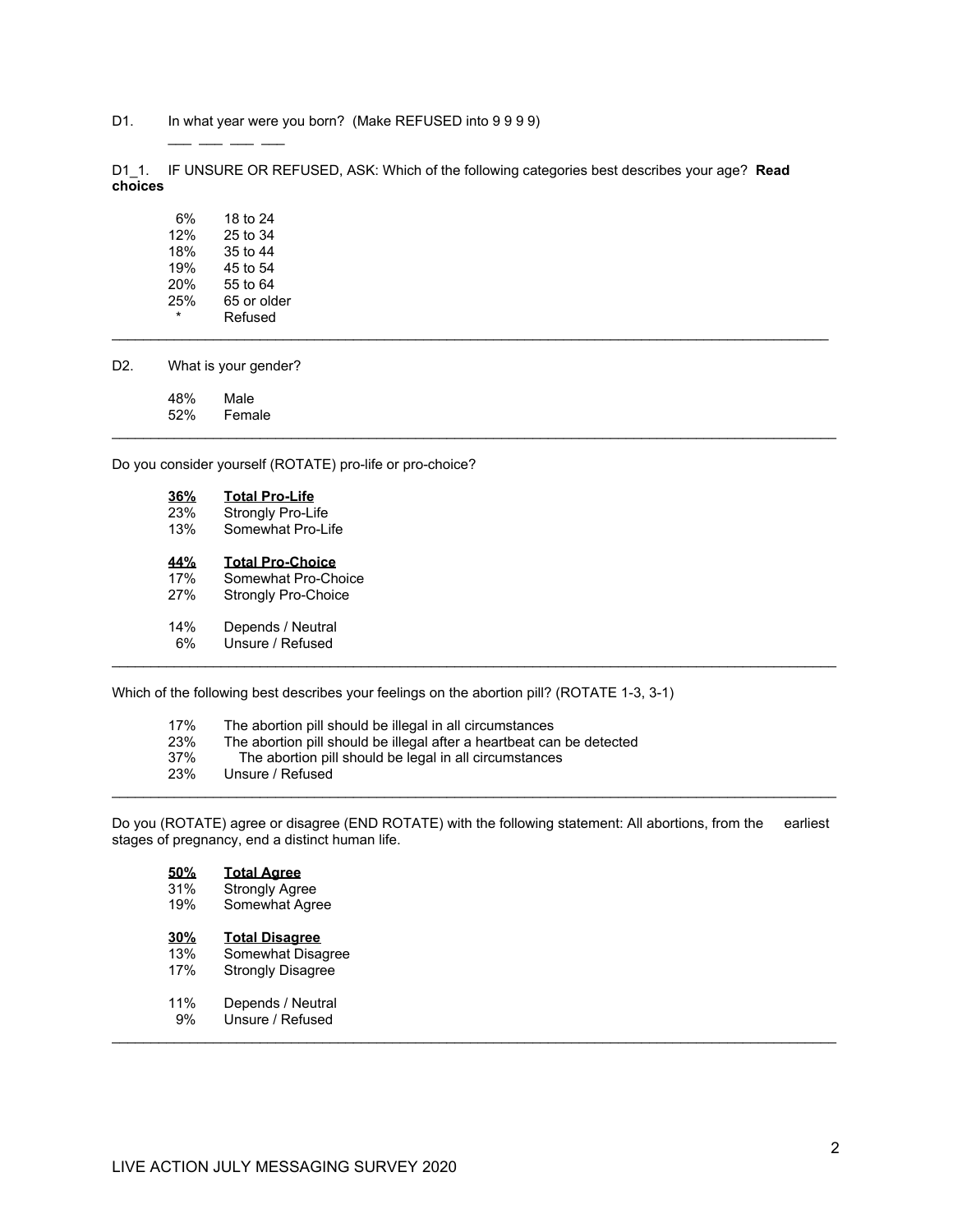The U.S. Food and Drug Administration (FDA) approved a drug regimen named Mifeprex, which ends a pregnancy by cutting off the supply of nutrients to the embryo and expelling the embryo from a pregnant woman's body. The abortion pill regimen is currently approved by the FDA to be taken up to the tenth week of pregnancy. Do you think this drug regimen should be available?

| 45% | <b>Total Yes</b>    |
|-----|---------------------|
| 24% | <b>Strongly Yes</b> |
| 21% | Somewhat Yes        |
| 31% | <b>Total No</b>     |
| 10% | Somewhat No         |
| 21% | Strongly No         |
| 15% | Depends / Neutral   |
| 9%  | Unsure / Refused    |

[Respondents watched [this video](https://www.youtube.com/watch?v=u-LJRPgQ5sQ&t)]

Now that you know more about the abortion pill regimen Mifeprex, do you think this drug regimen should be available?

\_\_\_\_\_\_\_\_\_\_\_\_\_\_\_\_\_\_\_\_\_\_\_\_\_\_\_\_\_\_\_\_\_\_\_\_\_\_\_\_\_\_\_\_\_\_\_\_\_\_\_\_\_\_\_\_\_\_\_\_\_\_\_\_\_\_\_\_\_\_\_\_\_\_\_\_\_\_\_\_\_\_\_\_\_\_\_\_\_\_\_\_\_

| 39% | <b>Total Yes</b>    |  |  |
|-----|---------------------|--|--|
| 20% | <b>Strongly Yes</b> |  |  |
| 18% | Somewhat Yes        |  |  |
| 42% | <b>Total No</b>     |  |  |
| 10% | Somewhat No         |  |  |
| 32% | Strongly No         |  |  |
| 13% | Depends / Neutral   |  |  |
| 6%  | Unsure / Refused    |  |  |
|     |                     |  |  |

#### IF ANSWER IN Q4 IS NOT THE SAME AS ANSWER IN Q5 ASK:

A. What changed your mind about Mifeprex after seeing this video? (OPEN-ENDED)

### **N432**<br>15%

- 15% Seeing the development of embryo/development of fetus---seeing the baby<br>12% It's killing a human life/killing a baby
- 12% It's killing a human life/killing a baby<br>12% Women have the right to choose on
- 7% Women have the right to choose on what to do/it depends on their choice 6% It provides information on how it works
- 6% It provides information on how it works
- 6% It seems like an appropriate method to use/seems okay to used<br>5% It should not be used/it is wrong--not a good idea
- 5% It should not be used/it is wrong--not a good idea<br>5% It looks traumatic/can cause emotional distress
- 5% It looks traumatic/can cause emotional distress<br>4% Seeing the actual graphic representation
- 4% Seeing the actual graphic representation<br>4% It should be earlier than 10 weeks/10 wee
- 4% It should be earlier than 10 weeks/10 weeks is too long<br>4% It looks disqusting/gross
- 4% It looks disgusting/gross<br>3% Fetus getting flush down
- 3% Fetus getting flush down<br>3% It is too cruel to do so/it w
- 3% It is too cruel to do so/it was too harsh--brutal
- 3% Being against on abortion/don't like abortion
- 3% It should be medically supervised/it should be approved by experts 2% It should be based of the person was raped
- $2\%$  It should be based of the person was raped  $2\%$  It is sad to see
- 2% It is sad to see<br>1% It is similar to m
- 1% It is similar to morning after pill<br>1% Mifeprex done a good iob/effec
- 1% Mifeprex done a good job/effective to use<br>1% It is safe to use
- It is safe to use
- 1% Don't believe in using it/still unsure about the pills
- 1% It is not safe for a woman/can lead to danger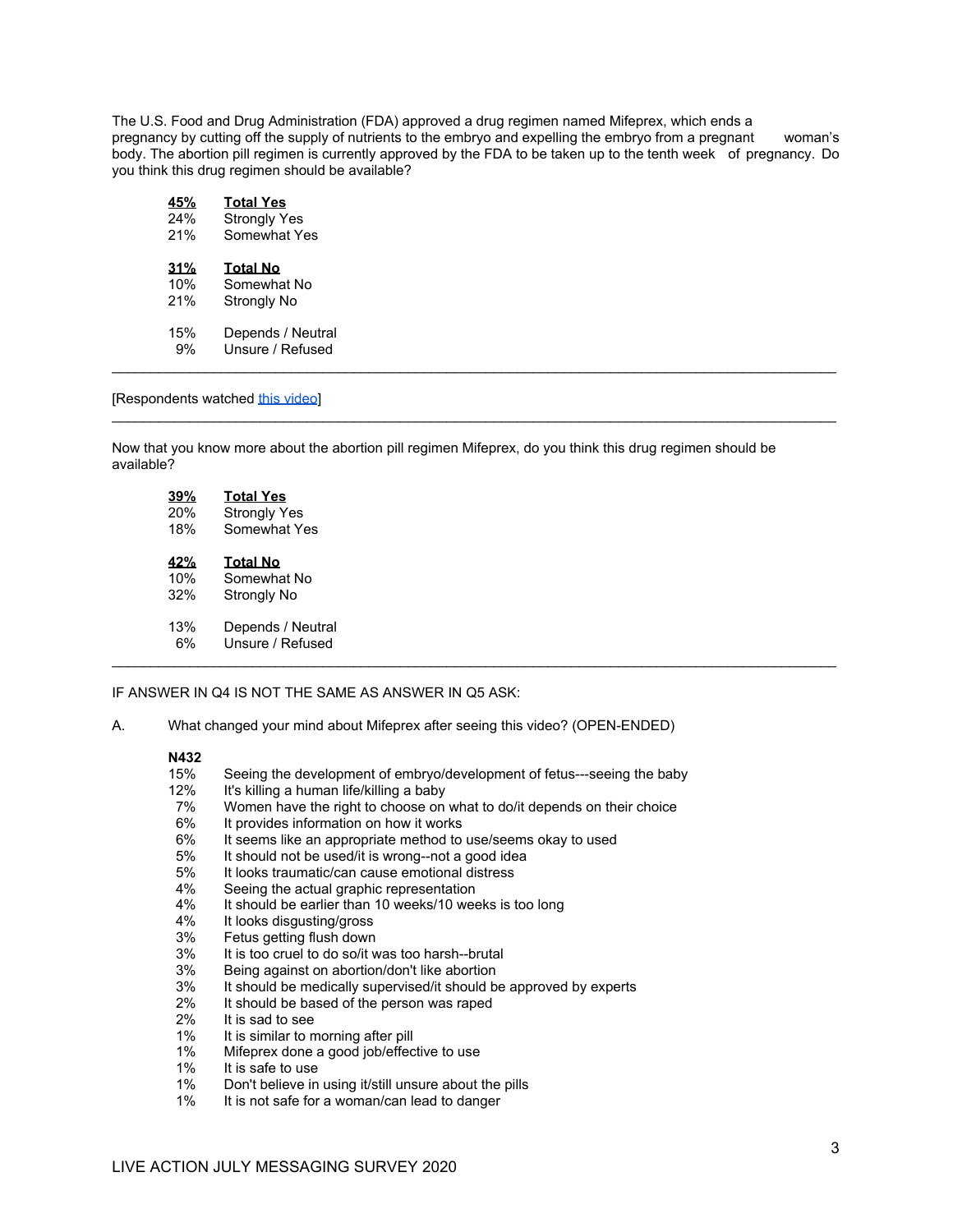- 1% Don't understand the video/looks confusing<br>1% It depends on the reason behind the pregna
- It depends on the reason behind the pregnancy
- 13% None/didn't change my mind<br>7% Other
- 7% Other<br>4% Don't
- Don't know/Not sure

#### ASK ALL:

The FDA requires that Mifeprex can only be dispensed in certain healthcare settings by or under the supervision of a certified prescriber, and that patients are informed of the risks, which include hemorrhage, infection, missed ectopic pregnancy (which can be fatal), and death of the woman. Do you think these regulations: (RANDOMIZE 1 – 3)

\_\_\_\_\_\_\_\_\_\_\_\_\_\_\_\_\_\_\_\_\_\_\_\_\_\_\_\_\_\_\_\_\_\_\_\_\_\_\_\_\_\_\_\_\_\_\_\_\_\_\_\_\_\_\_\_\_\_\_\_\_\_\_\_\_\_\_\_\_\_\_\_\_\_\_\_\_\_\_\_\_\_\_\_\_\_\_\_\_\_\_\_\_

- 31% Should be even stronger
- 47% Seem about right
- 6% Should be loosened
- 16% Unsure / Refused

#### **Messaging Series**

You will now read a series of statements about Mifeprex. After each, please indicate whether you are (ROTATE) more or less likely (END ROTATE) to support the drug. (RANDOMIZE QUESTIONS IN SERIES)

\_\_\_\_\_\_\_\_\_\_\_\_\_\_\_\_\_\_\_\_\_\_\_\_\_\_\_\_\_\_\_\_\_\_\_\_\_\_\_\_\_\_\_\_\_\_\_\_\_\_\_\_\_\_\_\_\_\_\_\_\_\_\_\_\_\_\_\_\_\_\_\_\_\_\_\_\_\_\_\_\_\_\_\_\_\_\_\_\_\_\_\_\_

Once the full abortion pill regimen is taken by the patient, the abortion takes place between two (2) to twentyfour (24) hours later, often when the patient is no longer under direct medical supervision by the prescribing doctor, such as in their home.

**21% Total More Likely** 9% Much More Likely<br>12% Somewhat More Li Somewhat More Likely **48% Total Less Likely** 15% Somewhat Less Likely 33% Much Less Likely 18% Depends / Neutral<br>13% Unsure / Refused Unsure / Refused

During the abortion, after taking Mifeprex, the patient is responsible for the disposal of the biproduct of the abortion.

\_\_\_\_\_\_\_\_\_\_\_\_\_\_\_\_\_\_\_\_\_\_\_\_\_\_\_\_\_\_\_\_\_\_\_\_\_\_\_\_\_\_\_\_\_\_\_\_\_\_\_\_\_\_\_\_\_\_\_\_\_\_\_\_\_\_\_\_\_\_\_\_\_\_\_\_\_\_\_\_\_\_\_\_\_\_\_\_\_\_\_\_\_

\_\_\_\_\_\_\_\_\_\_\_\_\_\_\_\_\_\_\_\_\_\_\_\_\_\_\_\_\_\_\_\_\_\_\_\_\_\_\_\_\_\_\_\_\_\_\_\_\_\_\_\_\_\_\_\_\_\_\_\_\_\_\_\_\_\_\_\_\_\_\_\_\_\_\_\_\_\_\_\_\_\_\_\_\_\_\_\_\_\_\_\_\_

| 22%<br>10%<br>12% | <b>Total More Likely</b><br>Much More Likely<br>Somewhat More Likely |
|-------------------|----------------------------------------------------------------------|
| 46%<br>12%<br>34% | <b>Total Less Likely</b><br>Somewhat Less Likely<br>Much Less Likely |
| 19%               | Depends / Neutral                                                    |

13% Unsure / Refused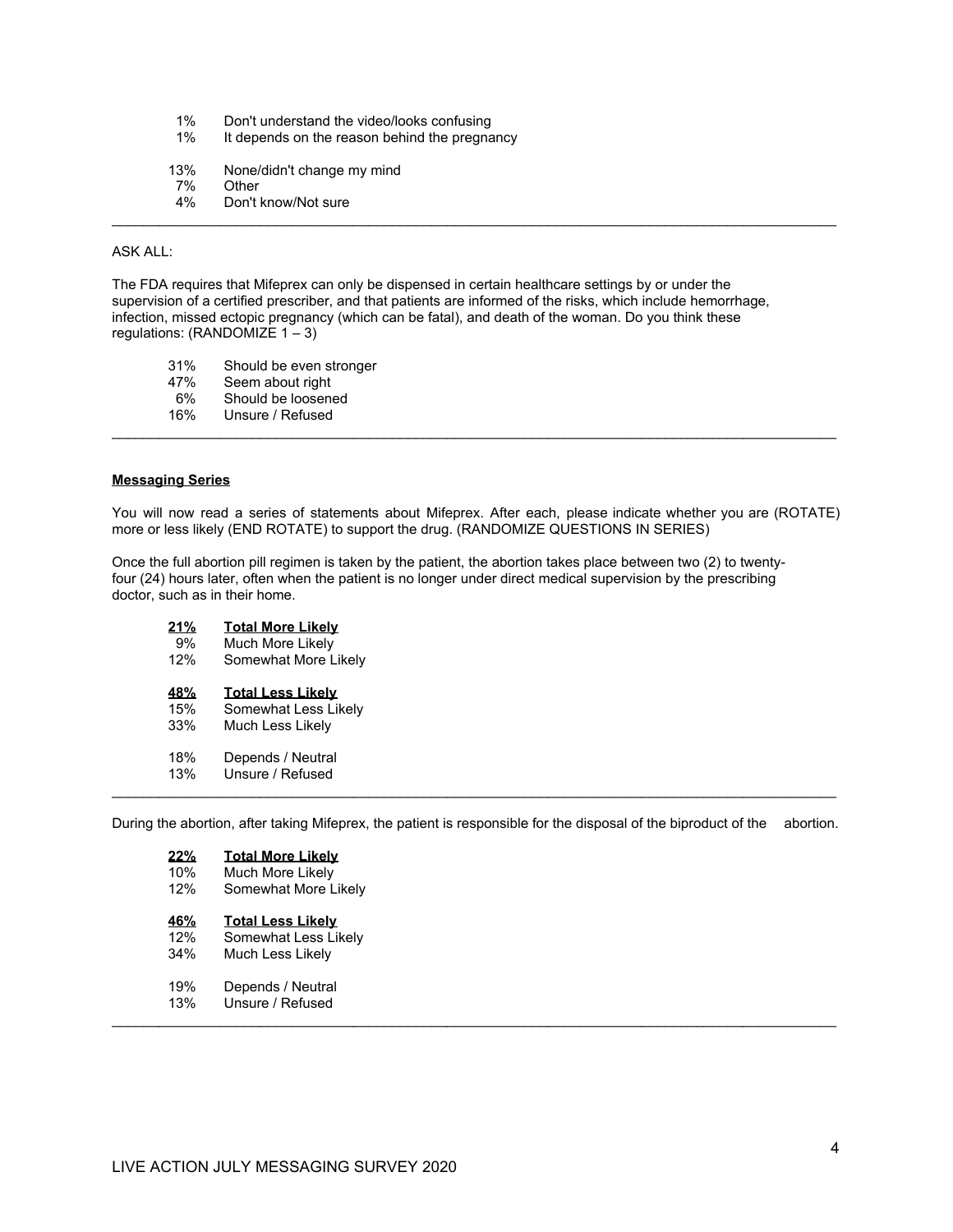Women who take the abortion pill regimen will expel the embryo and pregnancy alone after leaving the facility.

| 24%        | <b>Total More Likely</b> |  |
|------------|--------------------------|--|
| 10%        | Much More Likely         |  |
| 13%        | Somewhat More Likely     |  |
| <b>46%</b> | <b>Total Less Likely</b> |  |
| 13%        | Somewhat Less Likely     |  |
| 33%        | Much Less Likely         |  |
| 18%        | Depends / Neutral        |  |
| 13%        | Unsure / Refused         |  |
|            |                          |  |

Mifeprex would allow a college student to terminate their pregnancy on campus.

| 27%        | <b>Total More Likely</b> |
|------------|--------------------------|
| 13%        | Much More Likely         |
| 14%        | Somewhat More Likely     |
| <u>42%</u> | <b>Total Less Likely</b> |
| 11%        | Somewhat Less Likely     |
| 31%        | Much Less Likely         |
| 18%        | Depends / Neutral        |
| 13%        | Unsure / Refused         |
|            |                          |

In the future, should FDA safety regulations surrounding Mifeprex be lifted, the drug regimen could be made available<br>online or through a mail-order system which would put women at risk by removing a medical diagnosis of a online or through a mail-order system which would put women at risk by removing a medical diagnosis of an ectopic pregnancy, the dating of her pregnancy, and other health risks. This regimen could then also be ectopic pregnancy, the dating of her pregnancy, and other health risks. This regimen available to minors, partners, parental figures, and others.

| <u>18%</u> | <b>Total More Likely</b> |
|------------|--------------------------|
| 8%         | Much More Likely         |
| 10%        | Somewhat More Likely     |
| 54%        | <b>Total Less Likely</b> |
| 15%        | Somewhat Less Likely     |
| 40%        | Much Less Likely         |
| 15%        | Depends / Neutral        |
| 13%        | Unsure / Refused         |

Mifeprex is approved to be taken up to the tenth week of pregnancy. For context, at twenty-one (21) days, the heartbeat can be detected.

| 22%        | <b>Total More Likely</b> |
|------------|--------------------------|
| 11%        | Much More Likely         |
| 11%        | Somewhat More Likely     |
| <u>47%</u> | <b>Total Less Likely</b> |
| 11%        | Somewhat Less Likely     |
| 36%        | Much Less Likely         |
| 19%        | Depends / Neutral        |
| 12%        | Unsure / Refused         |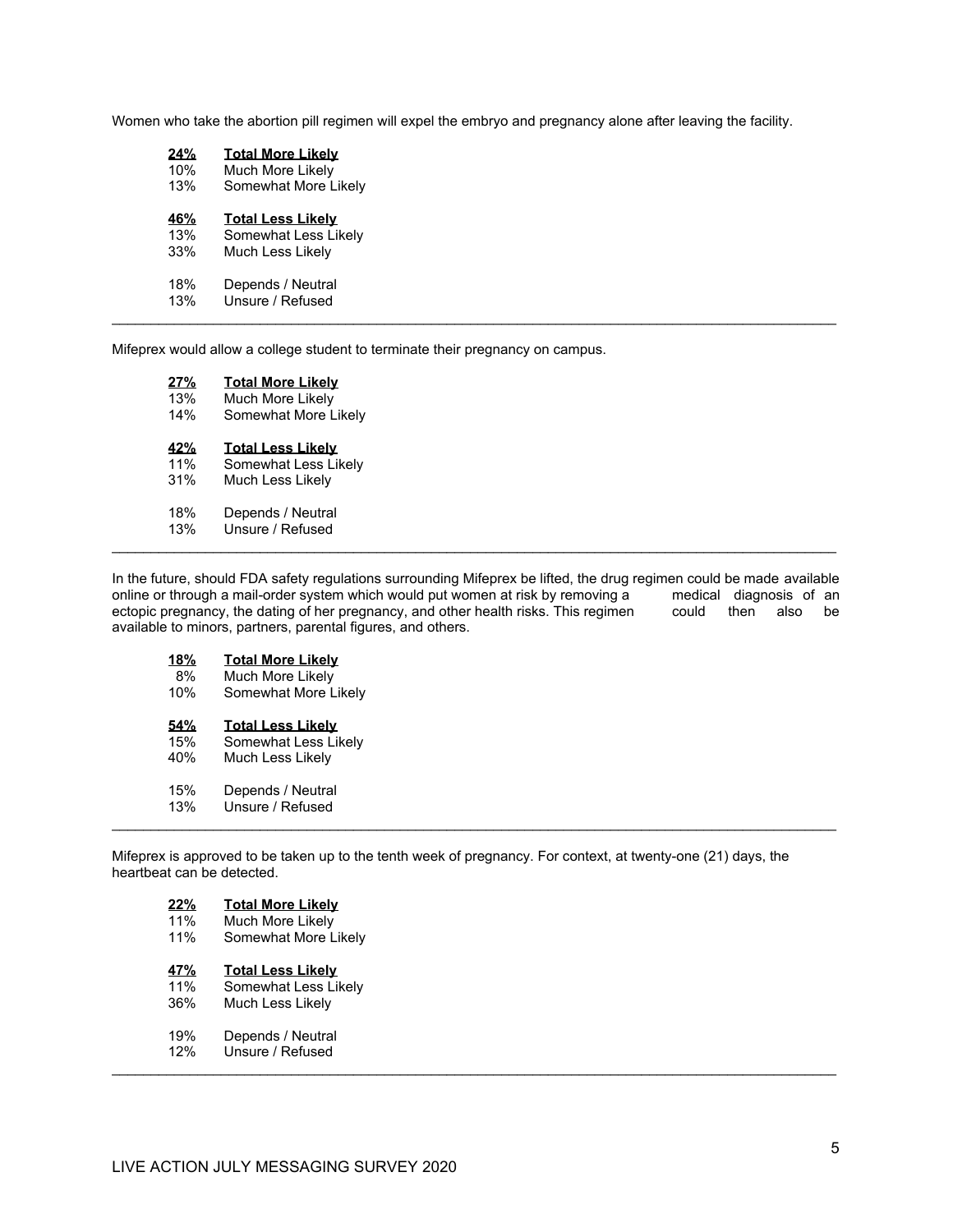Mifeprex is approved to be taken up to the tenth week of pregnancy. For context, at seven (7) weeks, the embryo is developing eyes.

| 22%        | <b>Total More Likely</b> |
|------------|--------------------------|
| 10%        | Much More Likely         |
| 12%        | Somewhat More Likely     |
| <u>47%</u> | <b>Total Less Likely</b> |
| 12%        | Somewhat Less Likely     |
| 35%        | Much Less Likely         |
| 19%        | Depends / Neutral        |
| 12%        | Unsure / Refused         |
|            |                          |

Mifeprex is approved to be taken up to the tenth week of pregnancy. For context, at eight (8) weeks, brain activity can be recorded.

| 22%        | <b>Total More Likely</b> |
|------------|--------------------------|
| 11%        | Much More Likely         |
| 12%        | Somewhat More Likely     |
| <b>48%</b> | <b>Total Less Likely</b> |
| 12%        | Somewhat Less Likely     |
| 36%        | Much Less Likely         |
| 18%        | Depends / Neutral        |
| 12%        | Unsure / Refused         |
|            |                          |

Mifeprex is approved to be taken up to the tenth week of pregnancy. For context, at ten (10) weeks, an embryo is about an inch and a quarter long, all vital organs are in place, and teeth begin to harden and connect to the jawbone.

## **22% Total More Likely**

10% Much More Likely<br>12% Somewhat More L

Somewhat More Likely

# **47% Total Less Likely**

- 11% Somewhat Less Likely<br>36% Much Less Likely
- Much Less Likely
- 19% Depends / Neutral<br>12% Unsure / Refused
- Unsure / Refused

#### **ASK ENTIRE SAMPLE**

Now just a few questions to make sure we have a representative sample --

D3. In politics today, do you generally consider yourself to be...**(Randomize first four options, then fifth)**

\_\_\_\_\_\_\_\_\_\_\_\_\_\_\_\_\_\_\_\_\_\_\_\_\_\_\_\_\_\_\_\_\_\_\_\_\_\_\_\_\_\_\_\_\_\_\_\_\_\_\_\_\_\_\_\_\_\_\_\_\_\_\_\_\_\_\_\_\_\_\_\_\_\_\_\_\_\_\_\_\_\_\_\_\_\_\_\_\_\_\_\_\_

- 28% a Republican<br>36% a Democrat
- 36% a Democrat<br>27% an Independ
- 27% an Independent<br>2% a Libertarian
- 2% a Libertarian<br>2% or something
- 2% or something else<br>6% Unsure / refused
- Unsure / refused \_\_\_\_\_\_\_\_\_\_\_\_\_\_\_\_\_\_\_\_\_\_\_\_\_\_\_\_\_\_\_\_\_\_\_\_\_\_\_\_\_\_\_\_\_\_\_\_\_\_\_\_\_\_\_\_\_\_\_\_\_\_\_\_\_\_\_\_\_\_\_\_\_\_\_\_\_\_\_\_\_\_\_\_\_\_\_\_\_\_\_\_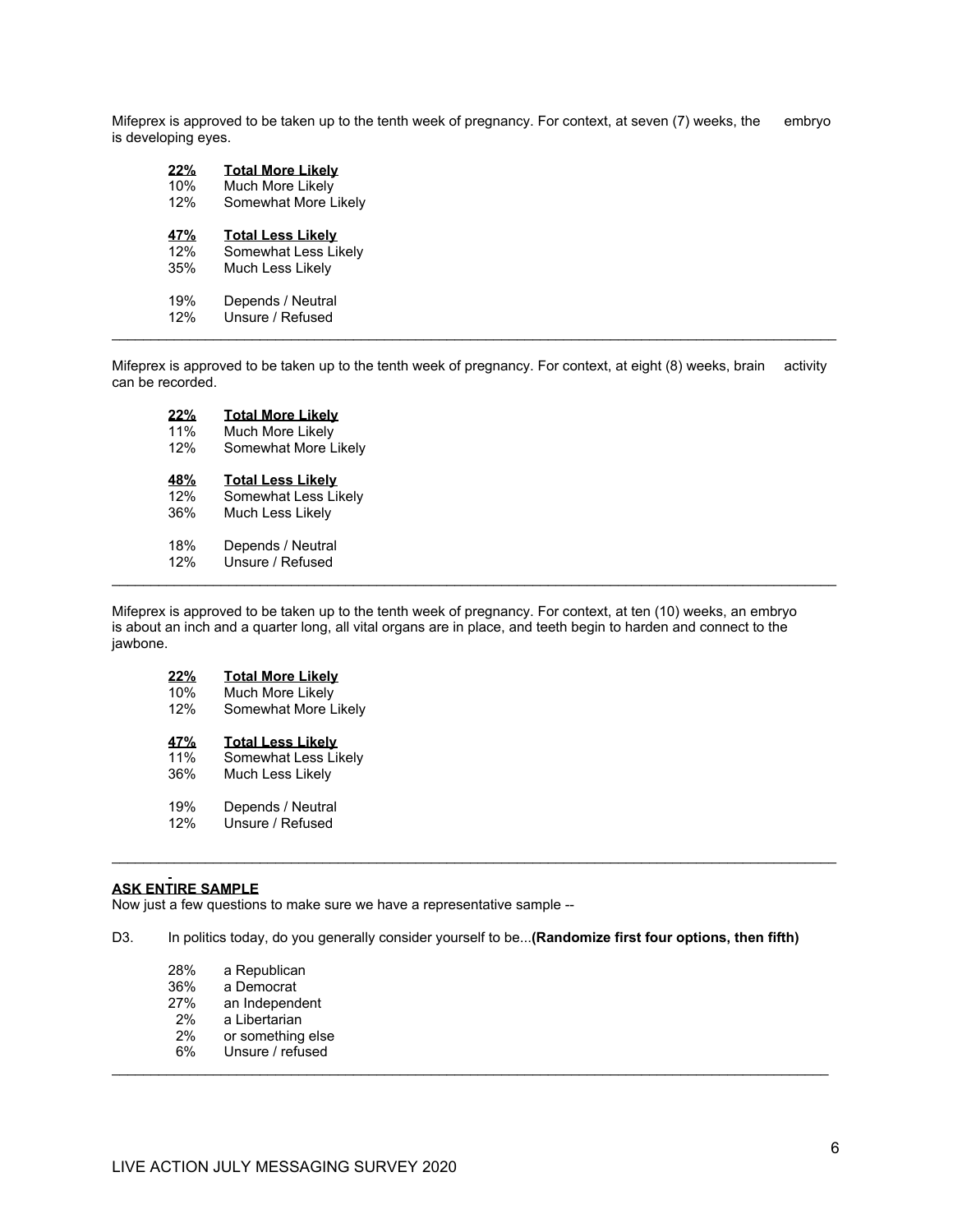# **IF VALUE 3 IN qD3, ASK:**<br>D3A. Do you think of yo

Do you think of yourself closer to (ROTATE) the Republican party or the Democratic party?

**N320**

| 25% | Closer to Republican Party |
|-----|----------------------------|
| 28% | Closer to Democratic Party |
| 48% | Purely Independent         |
|     |                            |

D4. Do you consider yourself to be of Hispanic or Latino descent, such as Mexican, Puerto Rican, Cuban, or some other Central or Latin American background? other Central or Latin American background?

\_\_\_\_\_\_\_\_\_\_\_\_\_\_\_\_\_\_\_\_\_\_\_\_\_\_\_\_\_\_\_\_\_\_\_\_\_\_\_\_\_\_\_\_\_\_\_\_\_\_\_\_\_\_\_\_\_\_\_\_\_\_\_\_\_\_\_\_\_\_\_\_\_\_\_\_\_\_\_\_\_\_\_\_\_\_\_\_\_\_\_\_

10% Yes 88%<br>1% **Unsure** 2% Refused

D5. And is your race Anglo, African-American, Asian, or some other race?

- 71% Anglo / White
- 15% African-American / Black<br>5% Asian
- 5% Asian<br>7% Hispar
- Hispanic
- \* American Indian<br>1% Other
- **Other**
- \* Unsure<br>1% Refused
- **Refused** \_\_\_\_\_\_\_\_\_\_\_\_\_\_\_\_\_\_\_\_\_\_\_\_\_\_\_\_\_\_\_\_\_\_\_\_\_\_\_\_\_\_\_\_\_\_\_\_\_\_\_\_\_\_\_\_\_\_\_\_\_\_\_\_\_\_\_\_\_\_\_\_\_\_\_\_\_\_\_\_\_\_\_\_\_\_\_\_\_\_\_\_
- D6. Do you consider your religious background to be... **(Read and randomize first three options)**
	- 25% Protestant<br>2% Fundamen
	- 2% Fundamentalist / Pentecostal<br>23% Catholic
	- 23% Catholic<br>10% Other Ch
	- 10% Other Christian denomination<br>4% Jewish
	- 4% Jewish
	- 1% Muslim
	- 6% Atheist
	- 6% Agnostic
	- 6% Baptist
	- 8% Other<br>5% Unsure
	- 5% Unsure **Refused**

D7. We want to classify people into broad income groups only. Would you estimate your total household income to be…?

\_\_\_\_\_\_\_\_\_\_\_\_\_\_\_\_\_\_\_\_\_\_\_\_\_\_\_\_\_\_\_\_\_\_\_\_\_\_\_\_\_\_\_\_\_\_\_\_\_\_\_\_\_\_\_\_\_\_\_\_\_\_\_\_\_\_\_\_\_\_\_\_\_\_\_\_\_\_\_\_\_\_\_\_\_\_\_\_\_\_\_\_

| 27% | Below \$40,000                 |
|-----|--------------------------------|
| 28% | Between \$40,000 and \$79,999  |
| 23% | Between \$80,000 and \$124,999 |
| 18% | Above \$125,000                |
| 1%  | Unsure                         |
| 4%  | Refused                        |
|     |                                |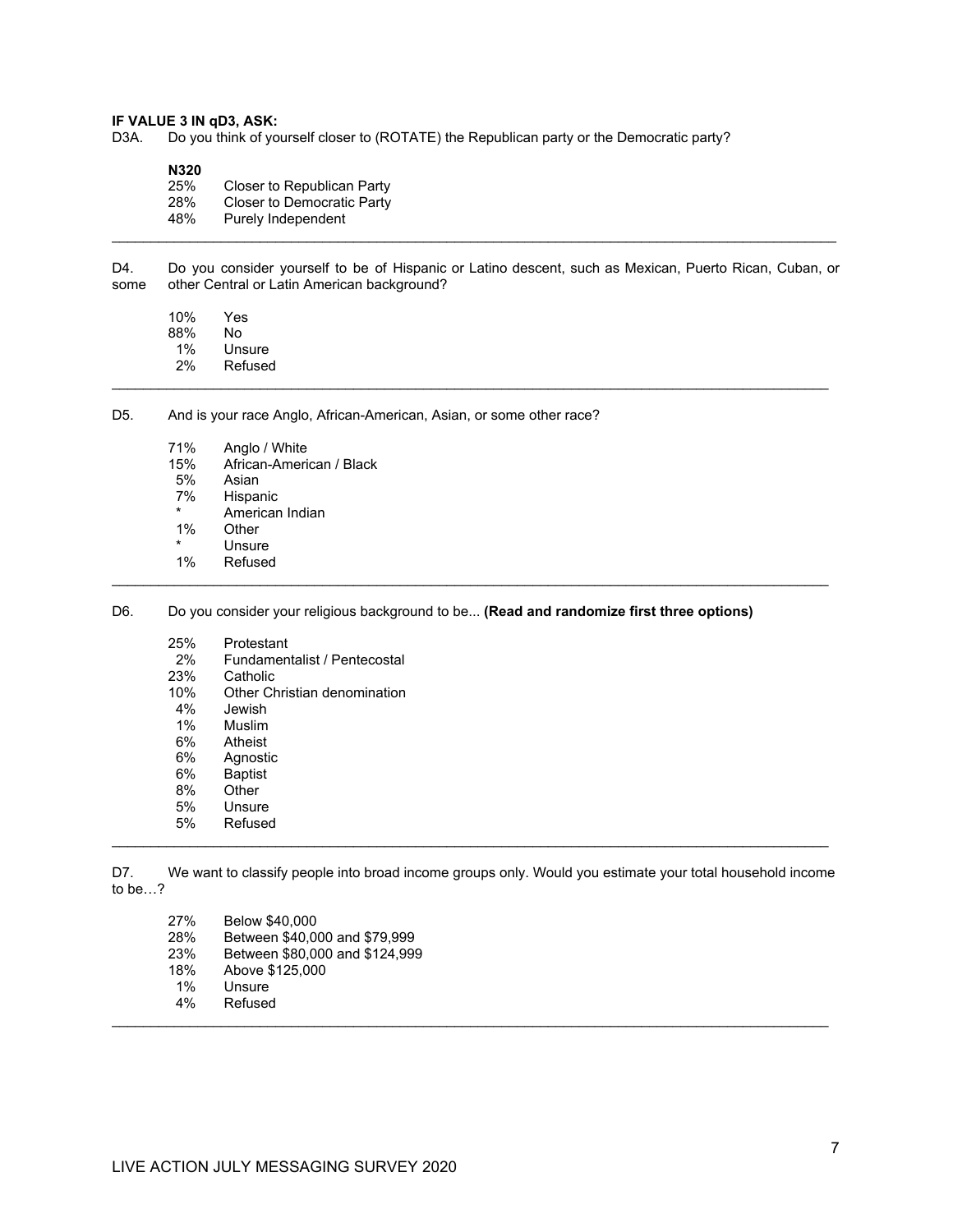- D8. Which of the following best describes your employment status?
	- 42% Full-time employment<br>8% Part-time employment
	- 8% Part-time employment<br>27% Retired
	- 27% Retired<br>3% Student
	- 3% Student<br>7% Stav-at-
	- 7% Stay-at-home/Homemaker<br>4% Disabled
	- 4% Disabled<br>8% Unemplo
	- 8% Unemployed<br>1% Refused
- **Refused** \_\_\_\_\_\_\_\_\_\_\_\_\_\_\_\_\_\_\_\_\_\_\_\_\_\_\_\_\_\_\_\_\_\_\_\_\_\_\_\_\_\_\_\_\_\_\_\_\_\_\_\_\_\_\_\_\_\_\_\_\_\_\_\_\_\_\_\_\_\_\_\_\_\_\_\_\_\_\_\_\_\_\_\_\_\_\_\_\_\_\_\_\_

#### IF 1 OR 2 ON PREVIOUS QUESTION, ASK:

D8\_A. Do you work in a job that typically requires at least a Bachelor's degree?

#### **N608**

- 56% Yes 42% No
- 2% Unsure
- **Refused**

#### ASK ALL:

#### D9. What is the highest level of formal education that you have completed?

- 2% Less than high school
- 16% High school graduate<br>16% Some college
- 16% Some college<br>10% College gradu
- College graduate with Associates or 2 year degree
- 31% College graduate with a Bachelors or 4 year degree
- 21% Post-graduate degree<br>3% Technical or vocationa
- 3% Technical or vocational school graduate<br>1% Don't Know/ Refused
- Don't Know/ Refused

#### D10. Would you best describe the neighborhood or area you live in as**… (ROTATE TOP-TO-BOTTOM, BOTTOM-**

\_\_\_\_\_\_\_\_\_\_\_\_\_\_\_\_\_\_\_\_\_\_\_\_\_\_\_\_\_\_\_\_\_\_\_\_\_\_\_\_\_\_\_\_\_\_\_\_\_\_\_\_\_\_\_\_\_\_\_\_\_\_\_\_\_\_\_\_\_\_\_\_\_\_\_\_\_\_\_\_\_\_\_\_\_\_\_\_\_\_\_\_

\_\_\_\_\_\_\_\_\_\_\_\_\_\_\_\_\_\_\_\_\_\_\_\_\_\_\_\_\_\_\_\_\_\_\_\_\_\_\_\_\_\_\_\_\_\_\_\_\_\_\_\_\_\_\_\_\_\_\_\_\_\_\_\_\_\_\_\_\_\_\_\_\_\_\_\_\_\_\_\_\_\_\_\_\_\_\_\_\_\_\_\_\_

- 24% Urban<br>48% Suburt
- 48% Suburban<br>27% Rural
- 27% Rural<br>1% Don't
- Don't Know/Refused

#### D11. Would you consider your political views to be (ROTATE) conservative, liberal (END ROTATE), or moderate?

\_\_\_\_\_\_\_\_\_\_\_\_\_\_\_\_\_\_\_\_\_\_\_\_\_\_\_\_\_\_\_\_\_\_\_\_\_\_\_\_\_\_\_\_\_\_\_\_\_\_\_\_\_\_\_\_\_\_\_\_\_\_\_\_\_\_\_\_\_\_\_\_\_\_\_\_\_\_\_\_\_\_\_\_\_\_\_\_\_\_\_\_\_

\_\_\_\_\_\_\_\_\_\_\_\_\_\_\_\_\_\_\_\_\_\_\_\_\_\_\_\_\_\_\_\_\_\_\_\_\_\_\_\_\_\_\_\_\_\_\_\_\_\_\_\_\_\_\_\_\_\_\_\_\_\_\_\_\_\_\_\_\_\_\_\_\_\_\_\_\_\_\_\_\_\_\_\_\_\_\_\_\_\_\_\_

### **32% Total Conservative**

- 15% Strongly Conservative<br>18% Somewhat Conservativ
- Somewhat Conservative
- 38% Moderate

## **26% Total Liberal**

- 14% Somewhat Liberal<br>13% Strongly Liberal
- Strongly Liberal
- 4% Unsure / Refused